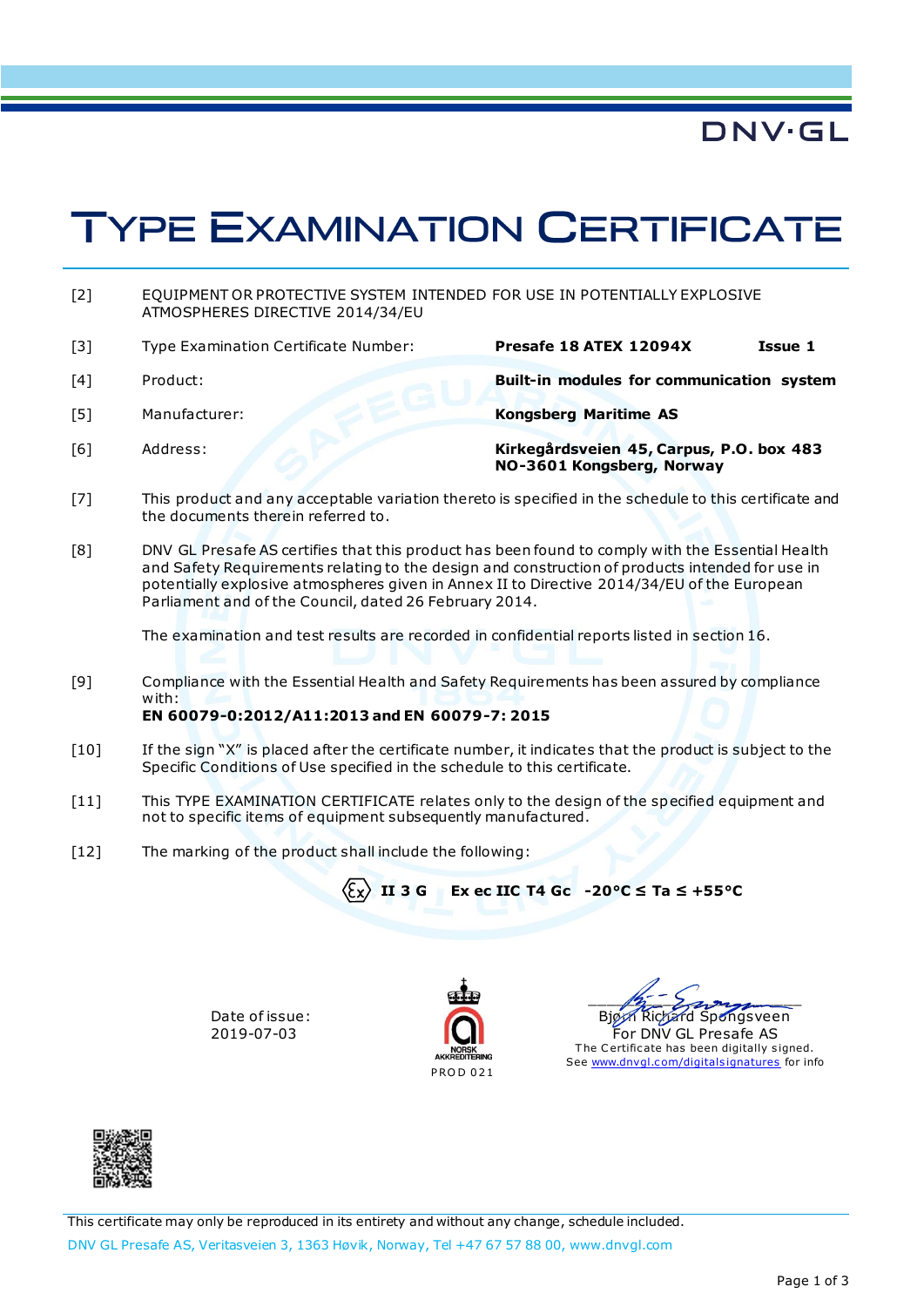## **DNV·GL**

[13] **Schedule**

#### [14] **Type Examination Certificate No:** Presafe 18 ATEX 12094X Issue 1

#### [15] **Description of Product**

The investigated modules are I/O module, termination unit or controller modules, intended for different application as parts of communication system/station. The built-in modules covered by this certificate are:

| <b>RDIO420S</b> | Remote Digital Input Output        | 24Vdc, max 0.9A, power dissipation 10W      |
|-----------------|------------------------------------|---------------------------------------------|
| RMP420          | Remote Multipurpose I/O            | 24Vdc, 10W, Loop current max 1A per channel |
| RMP422i         | Remote Multipurpose I/O            | 24Vdc, 10W, Loop current max 1A per channel |
| RMP422Si        | RMP422S (S version)                | 24Vdc, 10W, Loop current max 1A per channel |
| RCU502i         | Remote Control Unit                | 24Vdc, 20W power dissipation                |
| RSER200-4       | Serial Line Interface              | 24Vdc, 160mA                                |
| RHUB200-5       | <b>RBUS Hub</b>                    | 24Vdc, 100mA                                |
| <b>BUS-TERM</b> | <b>BUS-Termination</b>             | 24Vdc                                       |
| RMC-TERM        | Remote Media Converter Termination | 24Vdc                                       |
| RMC-ST          | Remote Media Converter-ST          | 24Vdc, 80mA                                 |
| $EFI-16$        | Earth Fault Indicator              | 24Vdc, max 100mA                            |

External cabinet is to be provided in the end application. Marking code with X-suffix indicates Specific condition of use. Ambient range is specified for.

Service temperature is determined to be Ts = 70°C. At end-installation of the modules in a cabinet, no enclosure's part in normal operation, shall have temperature exceeding Ts. The max ambient 55°C is specified for the end-product which is built up by enclosure and the modules.

#### **Type designation**

See above

#### **Electrical Data** See above

#### **Degrees of protection (IP Code)** (Refer to Specific condition of use)

### **Ambient temperature:**

-20°C ≤ Ta ≤ +55°C

**Routine tests** None

[16] **Report No**.: D0003961-00